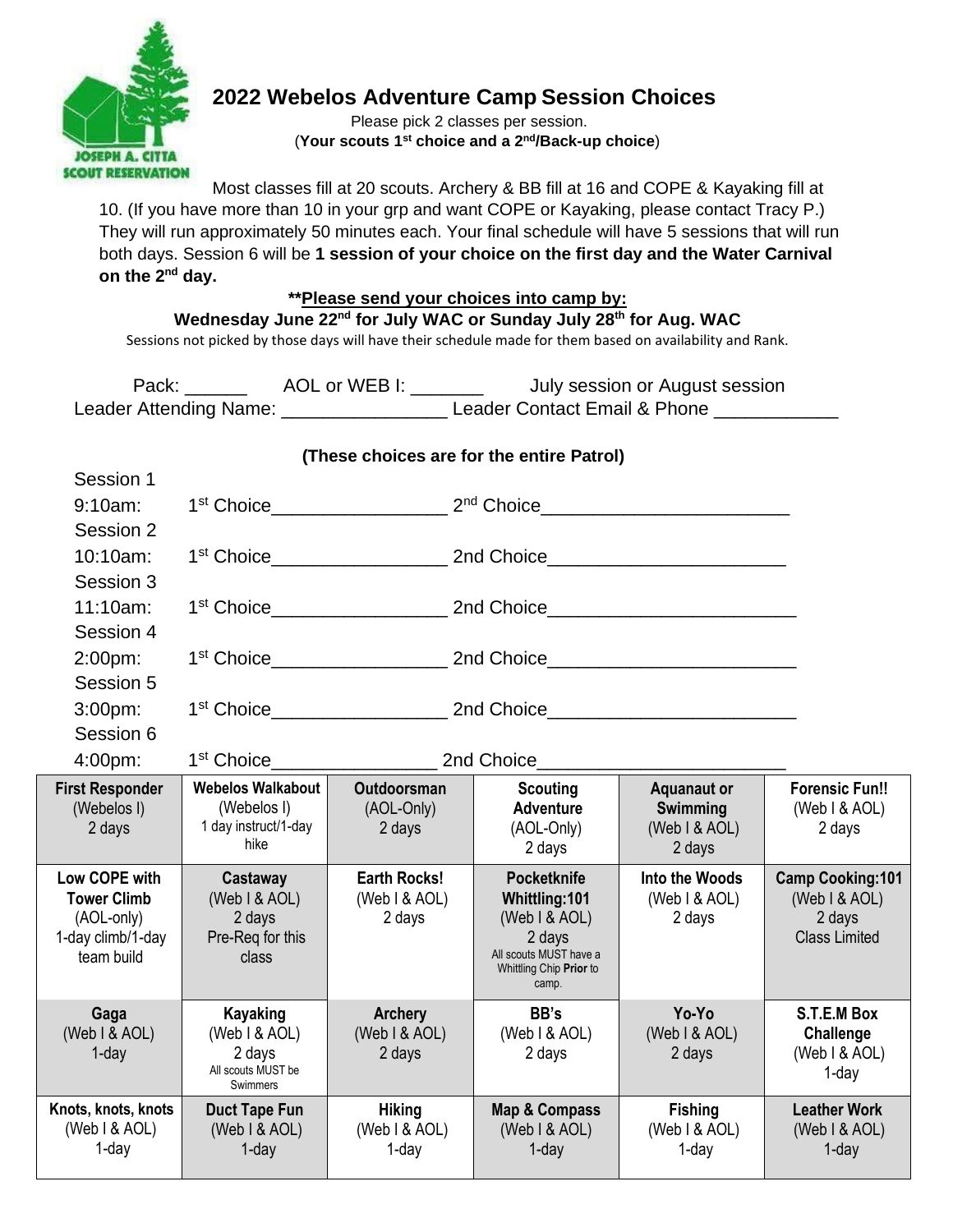## **2022 WAC-Course Descriptions:**

**Aquanaut or Swimming:** (Web I or AOL) **this is the only opportunity each day the scouts will have to be in the water**.

Please choose either Swimming or Aquanaut as needed for each of your scouts attending. Those scouts participating in Aquanaut will be able to use this activity as one of their electives toward rank. The requirements are covered as required by the newest BSA standards. **2 Sessions/Days**

**Archery:** (Web I or AOL) Learn the art and skill of archery. Find your inner Indian warrior!! **2 Sessions/Days**

**BB's**: (Web I or AOL) Have a "Blast" at the BB Range learning about range safety and proper range etiquette. Program based on the updated 2020 Cub Scout Shooting Sports Guide. **2 Sessions/Days**

**Camp Cooking:101:** Learn the basics of cooking at camp. Learn how to start your fire and campfire safety. What is a nutritional meal? Learn about kitchen equipment and what it is used for while cooking outside. How to stay safe while cooking at camp. How to make some yummy treats at camp. **2 Sessions/Days** 

**Castaway:** (Web I or AOL) Survival skills are essential for anyone who might ever become lost in the wilderness—in a jungle, on a desert island, or, yes, during a Scout hike or campout! This adventure teaches several of those skills to Webelos Scouts, preparing them to deal with emergencies in an outdoor environment. **2 Sessions/Days**

**Duct Tape Fun:** (Web I or AOL) Have fun making a Duct Tape project or two. **1 Session/Day** 

**Earth Rocks**: (Web I or AOL) Learn all about geology during this 2-day session of Earth Science. Rocks, Mineral and fossils will never look the same again. **2 Sessions/Days** 

**First Responder:** (Web I Rank Req.) First Aid Requirements as per the newest BSA Webelos Rank Book. **2 Sessions/Days** 

**Fishing**: (Web I or AOL) Have fun fishing in our lake!! **1 Session/Day** 

**Forensic Fun!** (Web I or AOL) Have a Cittarific times learning about the art of Forensics. Fingerprint analysis, chromatography, and other CSI topics. **2 Sessions/Days**

**Gaga:** (Web I or AOL) Have a great time playing Gaga!! **1 Session/Day** 

**Hiking**: (Web I or AOL) enjoy the day and take an adventure around Citta and Wells Mills Park during this session on hiking. **1 Session/Day**

**Into the Woods**: (Web I or AOL) Learn about the trees and plants native to our area during this 2-day session literally in the woods. The boys will learn how trees and plants impact our eco systems and environment. They will learn how to properly take care of them and understand how they are used in everyday life. **2 Sessions/Days** 

**\*Kayaking Basics:** (Web I or AOL) This course covers all the basic skills and safety techniques you will need to paddle on your own. You will learn the essentials of recreational kayaking, including launching techniques, paddling equipment, kayaking safety, reading weather conditions, boat storage and more. \**All Scouts MUST earn "swimmer" on a BSA swim test to participate*. **2 Sessions/Days**

**Knots, Knots, Knots:** (Web I or AOL) Get twisted during this 1-day session of knot tying. Scouts will learn several different knots including square knot, Bowline, two half hitches, and a taut-line hitch and explain how each knot is used. **1 Session/Day**